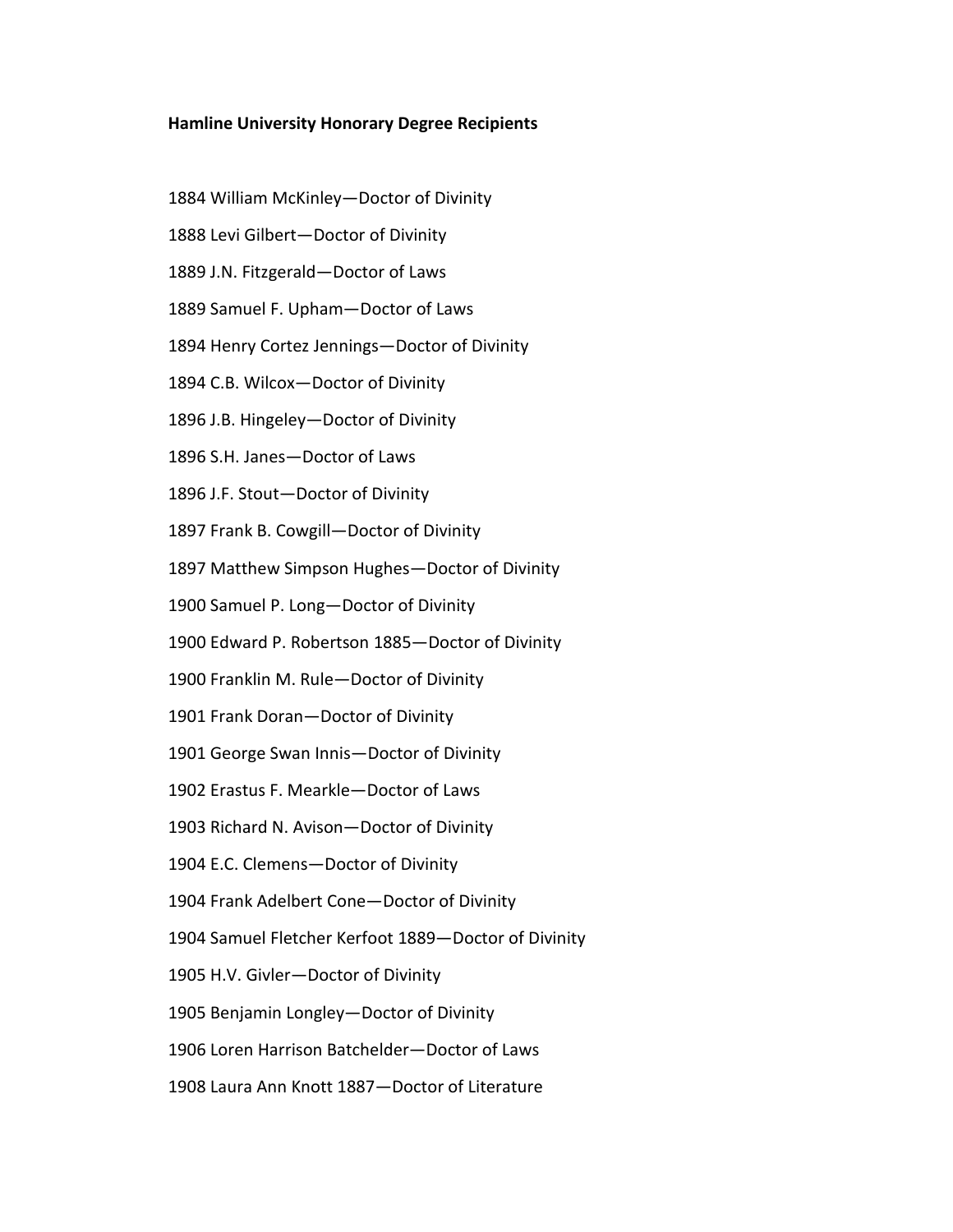1908 Robert McIntyre—Doctor of Laws 1909 Guybert Alson Cahoon 1895—Doctor of Divinity 1909 Richard Watson Cooper—Doctor of Literature 1909 Henry J. Hoffert '04—Doctor of Divinity 1909 Matthew Simpson Hughes—Doctor of Laws 1909 William Henry Morgan—Doctor of Divinity 1910 Mendin Pelasaie Burns—Doctor of Divinity 1910 Peter Clare—Doctor of Divinity 1910 Edward Henry Nicholson—Doctor of Divinity 1910 Milton Greenleaf Shuman—Doctor of Divinity 1911 Silas Arthur Cook 1898—Doctor of Divinity 1911 William Edward J. Gratz—Doctor of Divinity 1912 George P. Eckman—Doctor of Laws 1912 George H. Hutton—Doctor of Laws 1913 William C. Rice—Doctor of Divinity 1913 Thompson W. Stout—Doctor of Divinity 1913 William Joseph Thompson—Doctor of Laws 1914 Ezra R. Lathrop—Doctor of Divinity 1914 Charles D. Lewis 1894—Doctor of Divinity 1914 William Henry Morgan—Doctor of Laws 1915 James A. Sutton 1888—Doctor of Divinity 1916 Willard Isaiah Kern—Doctor of Divinity 1916 Samuel Louis Parish '06—Doctor of Divinity 1917 Vernon Monroe McCombs '03—Doctor of Divinity 1917 Charles Bayard Mitchell—Doctor of Humane Letters 1917 Matthew G. Norton—Doctor of Laws 1917 Irven Brackett Wood '04—Doctor of Divinity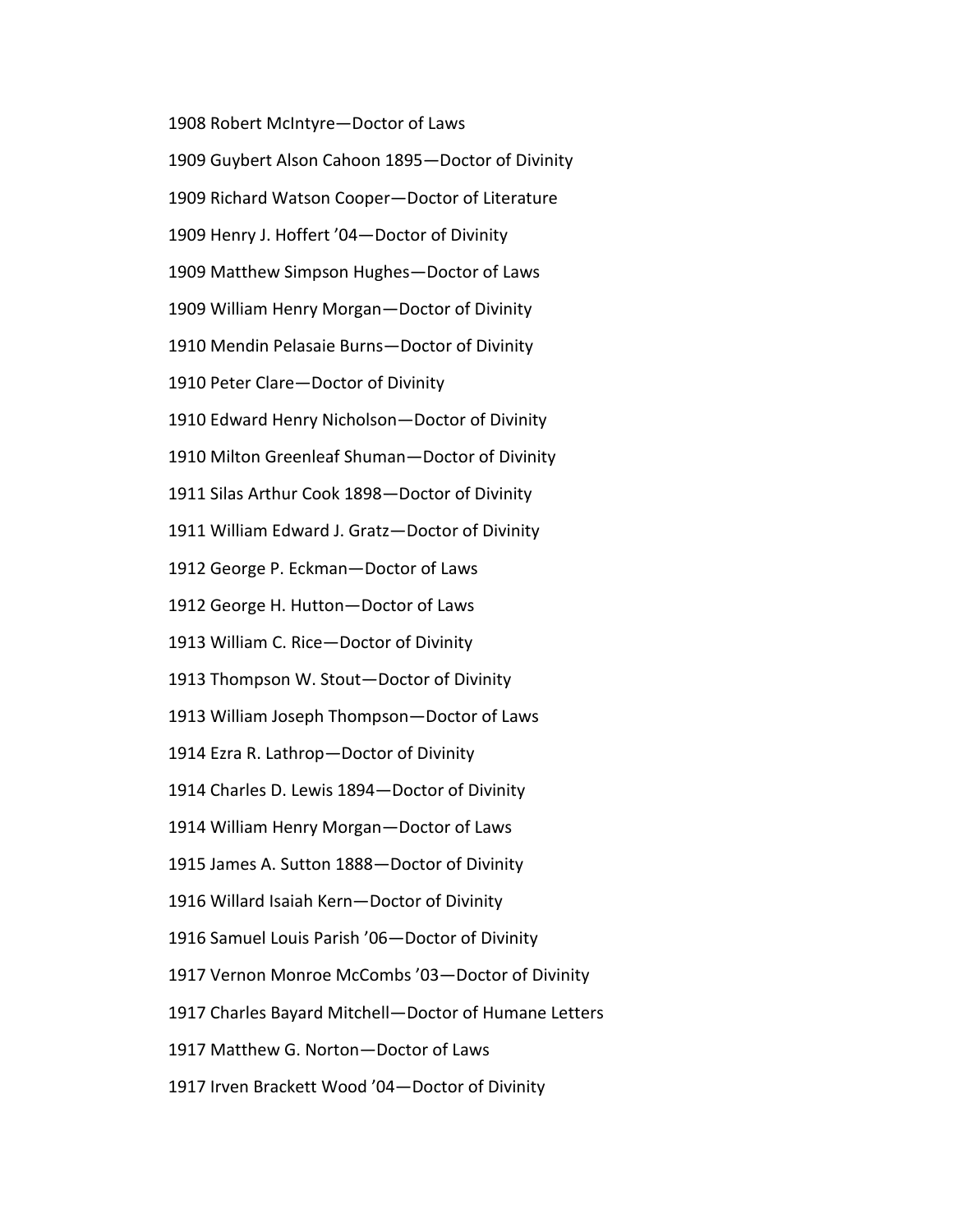1918 John Elliott Bowes—Doctor of Divinity 1918 Montgomery P. Sellers—Doctor of Literature 1919 John Dale McCormick '02—Doctor of Divinity 1919 Robert John Taylor 1900—Doctor of Divinity 1920 Charles Wesley Burns—Doctor of Laws 1920 Charles Mortimer Donaldson '05—Doctor of Divinity 1920 Christopher Harper McCrea '03—Doctor of Divinity 1921 John Charles Craig—Doctor of Divinity 1921 Eugene Christian Hickman '09—Doctor of Divinity 1921 Henry Cortez Jennings—Doctor of Laws 1922 Edward Horace Greeley 1887—Doctor of Divinity 1922 Thorkel Arthur Olsen 1899—Doctor of Divinity 1923 William Chappell Lee—Doctor of Divinity 1923 Francis Newton Scott 1896—Doctor of Divinity 1924 Henry Hallam Saunderson 1896—Doctor of Divinity 1925 Albert Edward Beebe—Doctor of Divinity 1925 William Charles Sainsbury—Doctor of Divinity 1926 Frank Harron—Doctor of Divinity 1926 James Sherman King—Doctor of Literature 1926 Robert John Rice—Doctor of Divinity 1926 Thomas Barlow Walker—Doctor of Laws 1927 William George Babcock '02—Doctor of Divinity 1927 Walter Castella Coffey—Doctor of Laws 1927 A. La Verne Richardson 1898—Doctor of Divinity 1928 Henry Leslie Osborn—Doctor of Laws 1928 William Emory Smyser—Doctor of Laws 1929 Harris Francis Ackerman—Doctor of Divinity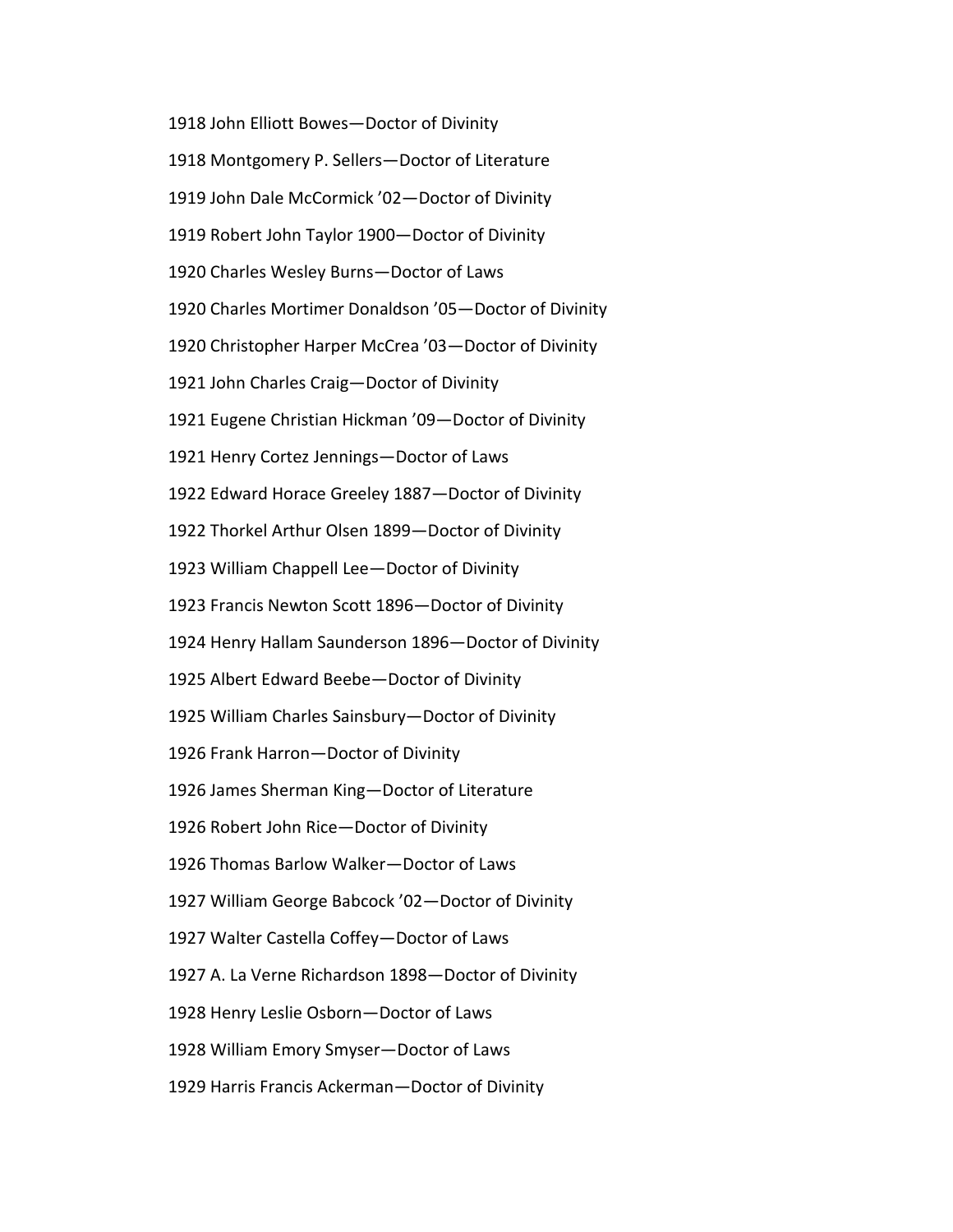1929 Earl Frederick Baumhofer '13—Doctor of Divinity 1929 George Henry Bridgman—Doctor of Laws 1929 Theodore Christianson—Doctor of Laws 1929 Guy Everett Maxwell 1893—Doctor of Pedagogy 1929 Henry Allen Moe '16—Doctor of Humane Letters 1930 Bruce Robert Campbell '07—Doctor of Divinity 1930 Albert Z. Mann—Doctor of Divinity 1930 Charles Horace Mayo—Doctor of Laws 1931 Weldon Earl Bradburn—Doctor of Divinity 1931 Frank Billings Kellogg—Doctor of Civil Law 1931 Howard Robinson '08—Doctor of Laws 1932 James Wilbert Lillico—Doctor of Divinity 1932 Harold Scott Quigley '11—Doctor of Laws 1933 Dorothy Bridgman Atkinson '09—Doctor of Letters 1933 Blaine Lambert '09—Doctor of Divinity 1933 Earnest Cecil Parish '16—Doctor of Divinity 1933 Eugene Marion Phillips 1895—Doctor of Laws 1934 Ray Butts MacLean 1896—Doctor of Pedagogy 1934 Eugene Ormandy—Doctor of Music 1934 Charles Nelson Pace—Doctor of Divinity 1934 Sterling Nelson Temple '05—Doctor of Science 1935 Paul Eugene Lewis—Doctor of Divinity 1935 Elmer J. Lund '10—Doctor of Science 1935 John F.D. Meighen—Doctor of Laws 1936 Eleanor Miller—Master of Humane Literature 1936 Aubert Bain Potorf—Doctor of Divinity 1936 Edward Carl Rosenow—Doctor of Science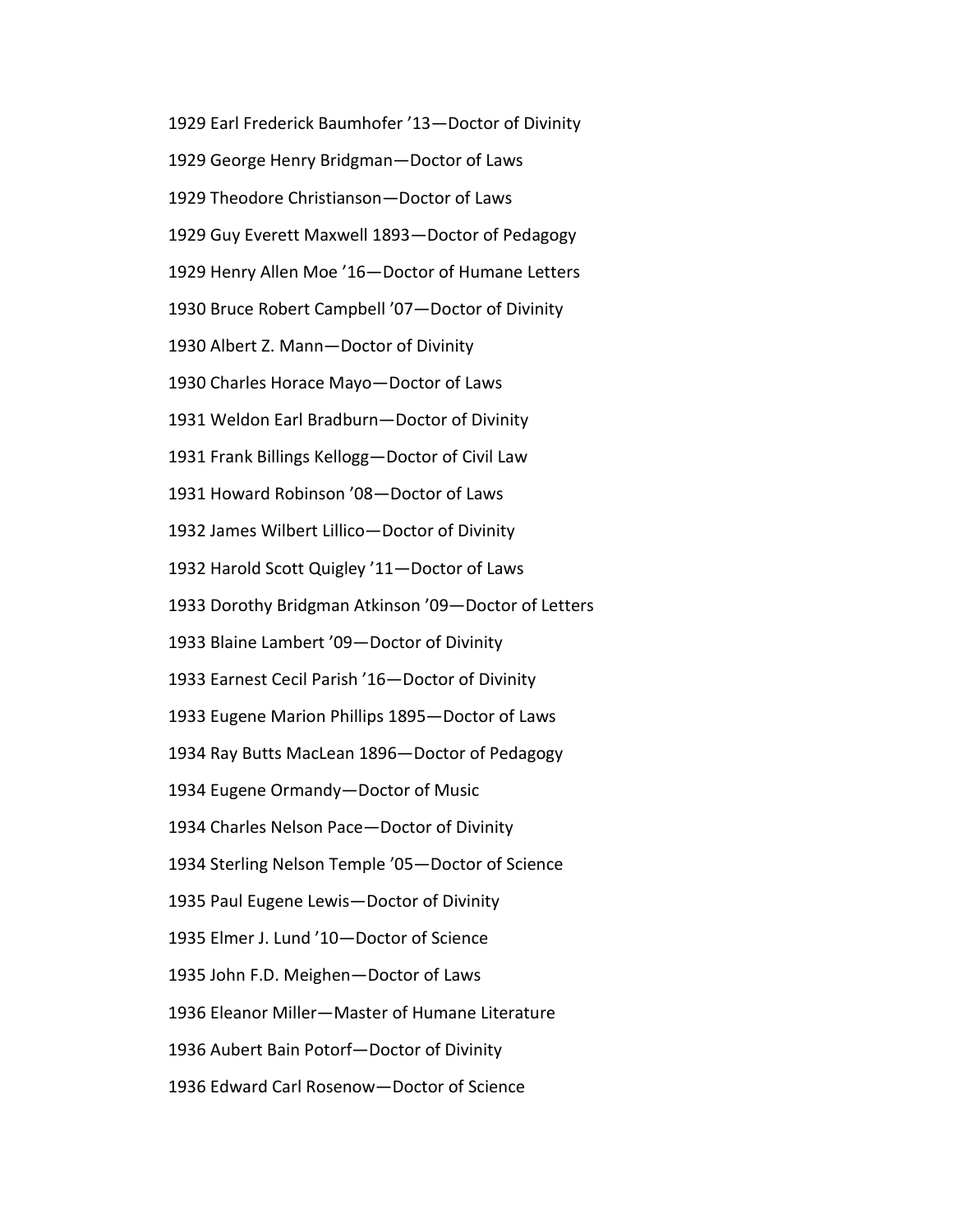1937 Donald Elliott Bridgman '03—Doctor of Laws 1937 Lewis LeRoy Dunnington—Doctor of Divinity 1937 Paul Robert Hanna '24—Doctor of Pedagogy 1937 Miron A. Morrill '20—Doctor of Divinity 1938 Theodore Hubbell Leonard '21—Doctor of Divinity 1938 Newton Edward Moats—Doctor of Divinity 1938 Mary Bertha Stark '02—Doctor of Science 1939 James Gray—Doctor of Literature 1939 T. Otto Nall '21—Doctor of Divinity 1939 Harold Edward Stassen—Doctor of Laws 1940 Ormal LeRoy Miller '22—Doctor of Divinity 1940 Alfred Delos Stedman—Doctor of Laws 1941 Frank Adolphus Court—Doctor of Divinity 1941 Robert Ernest Dorn—Doctor of Divinity 1941 Charles Myron Drew—Doctor of Laws 1941 Dimitri Mitropoulos—Doctor of Music 1941 Paul James Snyder—Doctor of Divinity 1941 William Bushnell Stout 1902—Doctor of Science 1941 Harold George Trost—Doctor of Divinity 1941 William Plaisted Westfall—Doctor of Laws 1942 Merrill Ray Abbey '29—Doctor of Divinity 1942 William Jameson Barr '16—Doctor of Divinity 1942 Theodore Christian Blegen—Doctor of Literature 1942 Effie Grout Lindsay—Doctor of Humanities 1942 John Newton Peyton—Doctor of Laws 1943 Wesley Harold Hager '28—Doctor of Divinity 1943 Harry Albert Hanson '12—Doctor of Divinity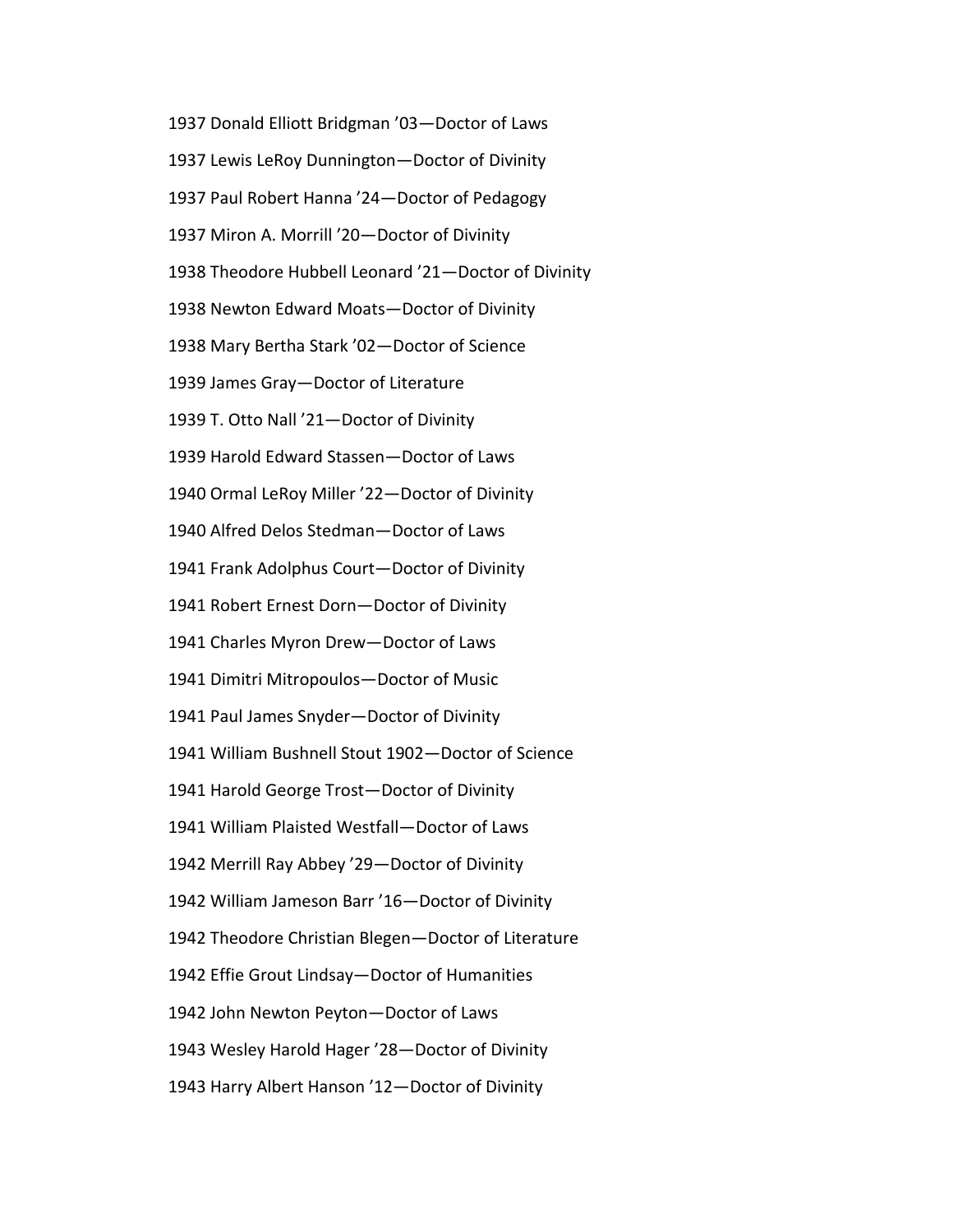1943 Hubertus Loewenstein—Doctor of Letters

1943 Grace Lee Nute—Doctor of Letters

1943 Robert Morris Page '27—Doctor of Science

1943 Hays Pennington Archerd '08—Doctor of Divinity

1944 Alvin Christian Eurich—Doctor of Laws

1944 Shirley Austin Hamrin '21—Doctor of Education

1944 Ernst Krenek—Doctor of Music

1944 Dison Hsueh-feng Poe '23—Doctor of Laws

1944 Edwin William Rawlings '27—Doctor of Business Administration

1944 Dean Merrill Schweickhard—Doctor of Education

1945 Lawrence Edmonds Griffin 1895—Doctor of Science

1945 Raymond Arthur Lee '04—Doctor of Business Administration

1945 Gerald Otho McCulloh—Doctor of Divinity

1945 Henry Caesar Scholberg '06—Doctor of Divinity

1945 George Russell Strayer—Doctor of Education

1947 Grace Flandrau—Doctor of Literature

1947 Leslie Maynard Gravlin '28—Doctor of Business Administration

1947 Nolan Bailey Harmon, Jr.—Doctor of Letters

1947 Ernest Edward Lowe '33—Doctor of Divinity

1947 Luther Wallace Youngdahl—Doctor of Law

1947 Franklin Marion Zentz—Doctor of Divinity

1948 Ralph Spaulding Cushman—Doctor of Literature

1948 Anna Arnold Hedgeman '22—Doctor of Humane Letters

1948 Charles Nelson Pace—Doctor of Humane Letters

1948 J. Ralph Magee—Doctor of Literature

1948 Ronald Rowles Meredith '35—Doctor of Divinity

1948 Daniel Charles Gainey '21—Doctor of Business Administration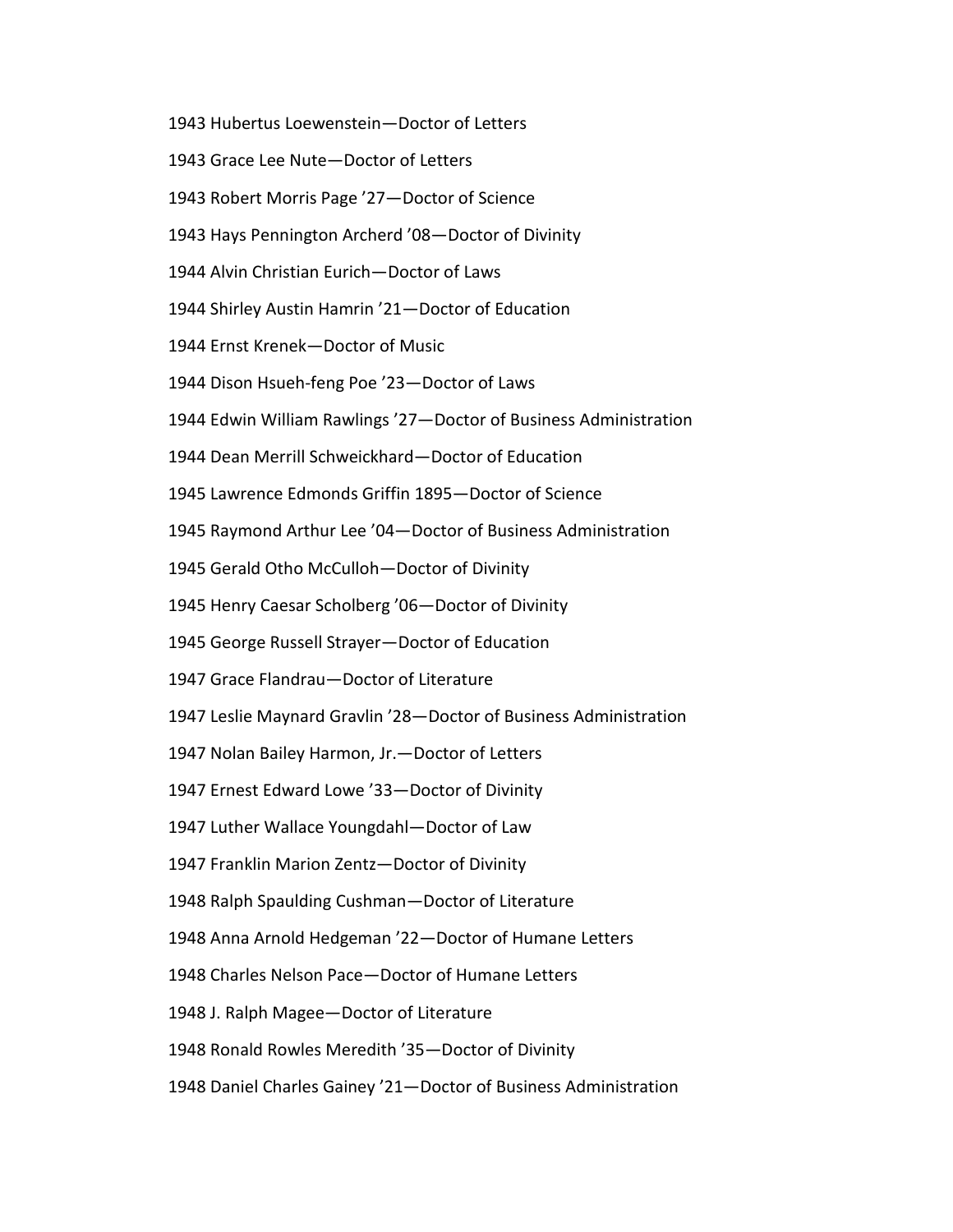1949 Cameron Booth—Doctor of Humanities 1949 Edward Walter Foote '33—Doctor of Divinity 1949 Winfield Scott Haycock '39—Doctor of Divinity 1949 Bergmann Richards—Doctor of Laws 1949 Goodrich Cook White—Doctor of Laws 1950 John DeQuedville Briggs—Doctor of Laws 1950 Truman Williams Potter—Doctor of Divinity 1951 Homer J. R. Elford '34—Doctor of Divinity 1951 Dwight Ellsworth Loder—Doctor of Divinity 1951 Frank Edward Packard 1901—Doctor of Laws 1951 William John Scarborough '33—Doctor of Laws 1951 Ernst Wolff—Doctor of Humane Letters 1952 Hubert Baker Goodrich—Doctor of Science 1952 Philip Corliss Landers—Doctor of Humane Letters 1952 Charles Mosebrook '34—Doctor of Divinity 1952 Juan Nabong—Doctor of Laws 1952 Duane E. Roller—Doctor of Science 1952 Ronald Buswell Shuman—Doctor of Laws 1952 Gerrit Van Zyl—Doctor of Science 1953 Robert E. Wilson—Doctor of Laws 1954 D. Stanley Coors—Doctor of Divinity 1954 Orval Clay Dittes '24—Doctor of Divinity 1954 Evelyn Stotz Farnsworth '29—Doctor of Science 1954 Emil Martin Hartl '28—Doctor of Humane Letters 1954 Olin DeBuhr Jackson—Doctor of Divinity 1954 Deane Montgomery '29—Doctor of Science 1954 Louise Leonard Wright—Doctor of Laws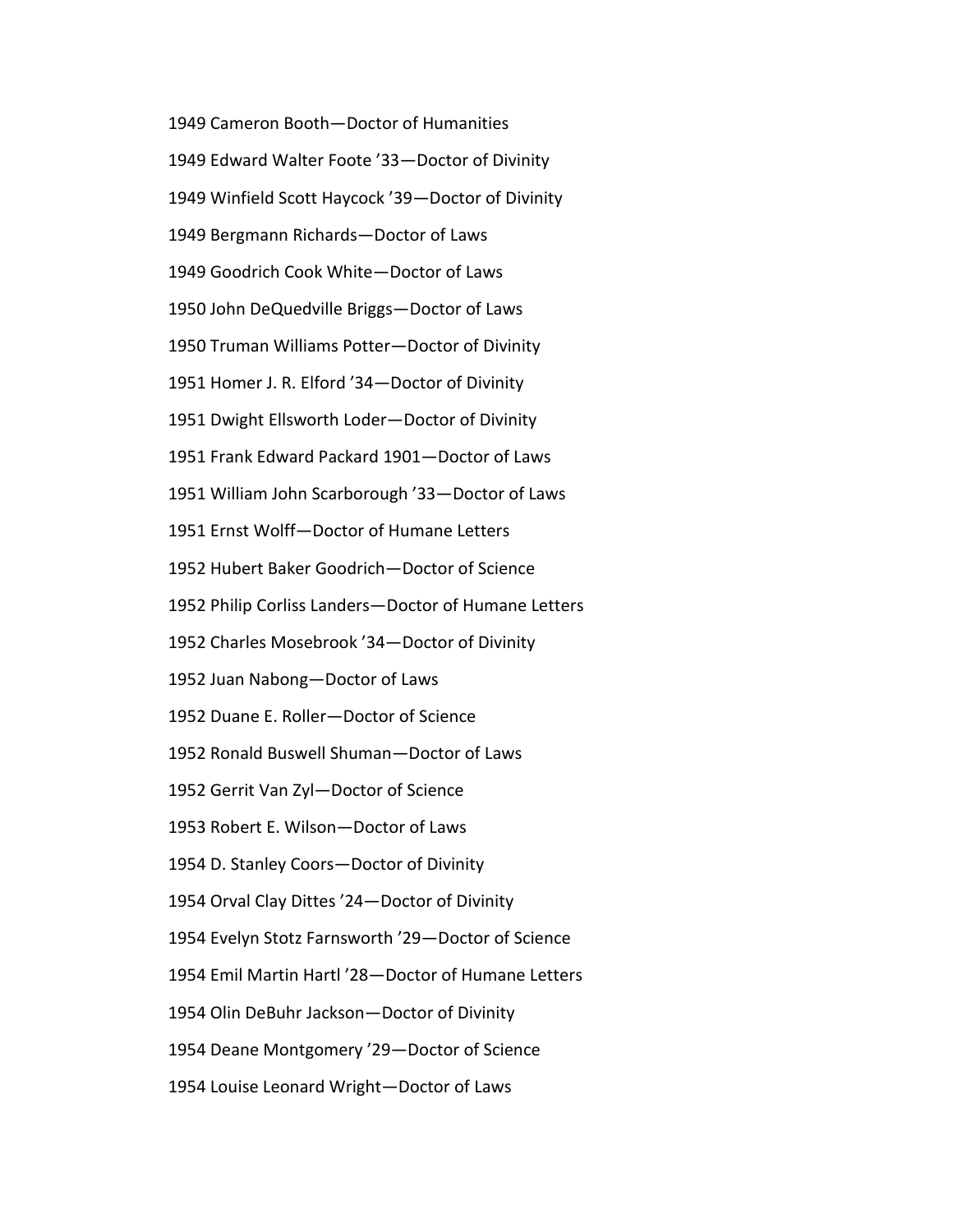1955 George Raymond Cowgill '15—Doctor of Science 1955 Carleton Carson Rogers '35—Doctor of Divinity 1956 Otto Justice Baab '21—Doctor of Divinity 1956 Archibald Granville Bush—Doctor of Laws 1956 George Alison Butters '26—Doctor of Divinity 1956 Carlyle Ferdinand Jacobsen '25—Doctor of Science 1957 Roger Smedberg Anderson '15—Doctor of Science 1957 Harry Amos Bullis—Doctor of Laws 1957 Francis Keppel—Doctor of Laws 1957 Edward Samuel Martin—Doctor of Divinity 1957 George Lester Peterson '26—Doctor of Letters 1958 Chi-Pao Cheng '20—Doctor of Laws 1958 Sumner L. Koch '08—Doctor of Science 1958 Carl T. Rowan—Doctor of Literature 1959 Julian Braden Baird—Doctor of Laws 1959 Wilbur Dickerson Grose—Doctor of Divinity 1959 Sigurd Ferdinand Olson—Doctor of Humane Letters 1959 Carroll Edwards Palmer '25—Doctor of Sciene 1960 Charles Francis Codere—Doctor of Laws 1960 Russell Allen Huffman—Doctor of Divinity 1960 James Lewis Morrill—Doctor of Laws 1960 Beulah Benton Tatum '31—Doctor of Laws 1960 Francis Orlando Wilcox—Doctor of Laws 1961 Homer Pierce Clark—Doctor of Laws 1961 John Harold Goldthorpe '20—Doctor of Laws 1961 Woodrow Eldred Johnson '37—Doctor of Science 1961 John Richard Wilkins '23—Doctor of Divinity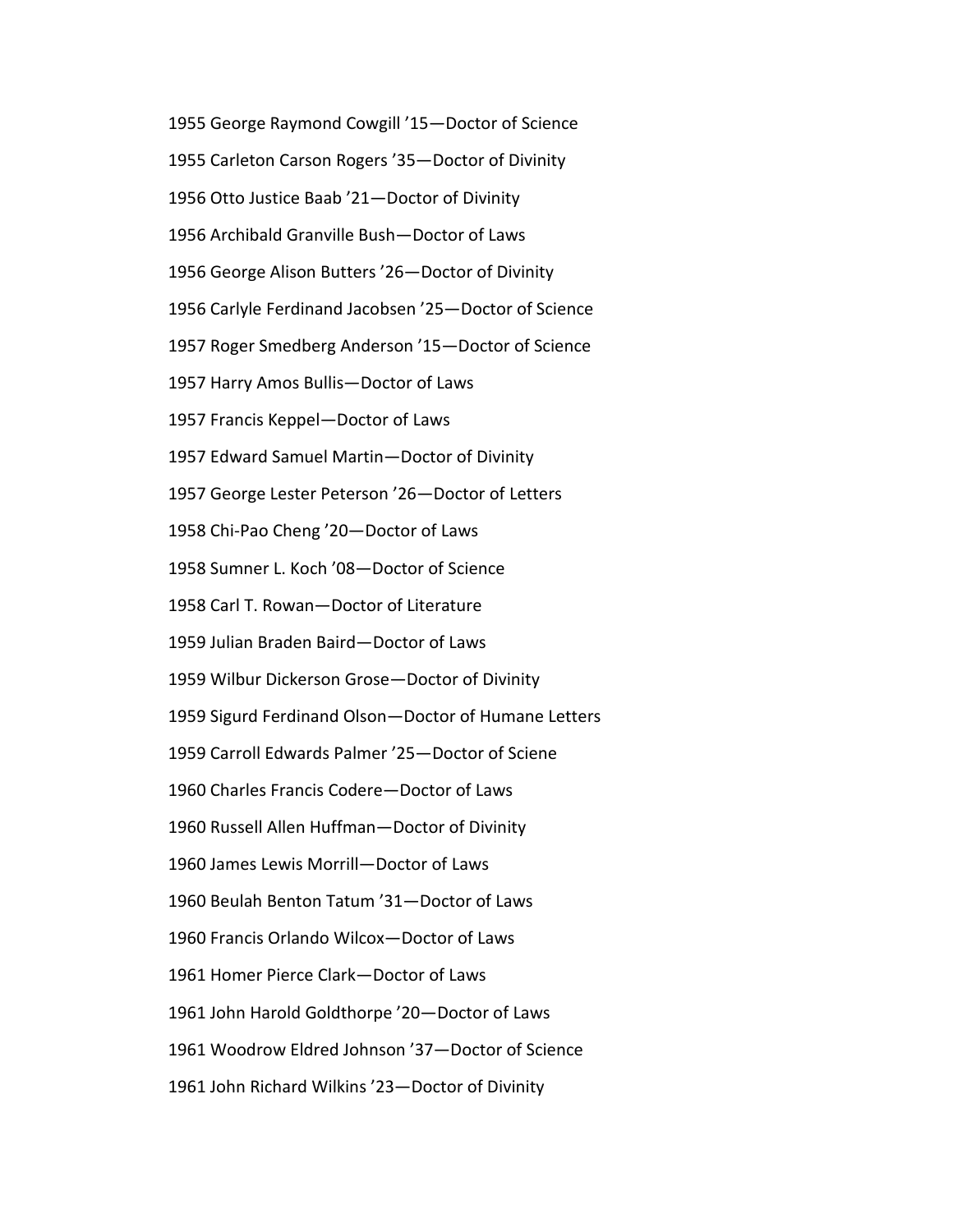1962 Norton Clapp—Doctor of Laws

1962 Donald Sankey Farner '37—Doctor of Science

1962 Wallace Gerald Sorenson '33—Doctor of Divinity

1963 Erling Olaf Johnson—Doctor of Laws

1963 Dennis Fred Nyberg '41—Doctor of Divinity

1963 Paul Albert Schilling—Doctor of Laws

1963 Stanislaw Skrowaczewski—Doctor of Humane Letters

1963 Owen Harding Wangensteen—Doctor of Science

1964 John Marshall Budd—Doctor of Laws

1964 Lester Love Haws '31—Doctor of Divinity

1964 Aldred Arthur Heckman—Doctor of Laws

1964 Mildred Thomson—Doctor of Humane Letters

1965 Lauren Russell Donaldson—Doctor of Science

1965 John Hope Franklin—Doctor of Laws

1965 Frank Corrin Hodgson—Doctor of Laws

1965 Clyde Newton Rogers '40—Doctor of Divinity

1965 J. Cameron Thomson—Doctor of Laws

1966 Gladys Sinclair Brooks—Doctor of Laws

1966 George Wellington Chant '35—Doctor of Divinity

1966 Roque Jacinto Cordero '47—Doctor of Humane Letters

1966 John Webster Kirklin—Doctor of Science

1966 James Franklin Oates, Jr.—Doctor of Laws

1966 Emmet David Williams—Doctor of Laws

1970 Hubert H. Humphrey—Doctor of Laws

1970 Walter Ringer, Sr.—Doctor of Laws

1971 Harry A. Blackmun—Doctor of Laws

1971 Paul H. Giddens—Doctor of Humane Letters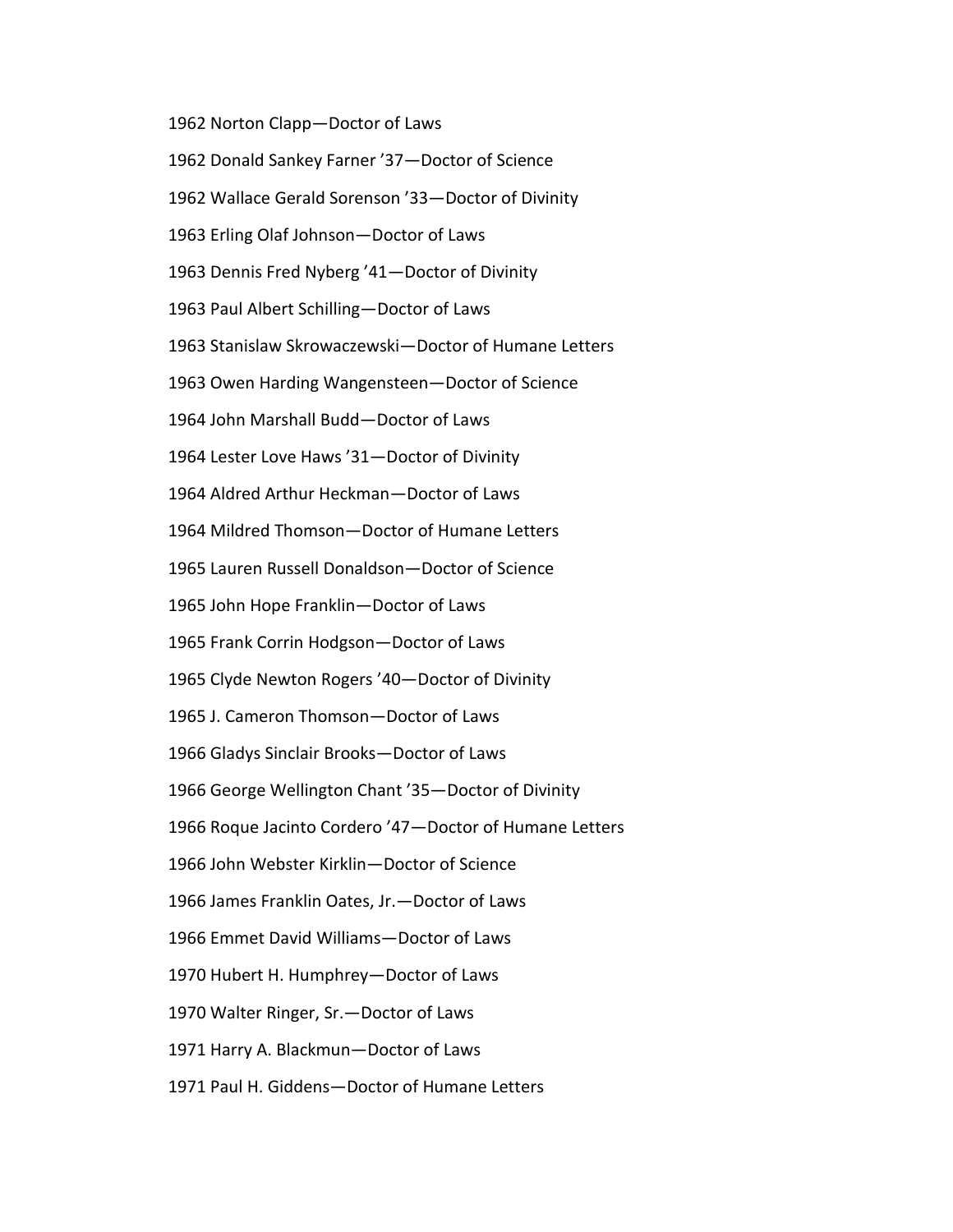- 1971 Louise Nevelson—Doctor of Humanities
- 1973 Leland Cooper—Doctor of Humane Letters
- 1973 Oscar Howe—Doctor of Humanities
- 1973 E. B. Osborn—Doctor of Business Administration
- 1974 Walter F. Mondale—Doctor of Laws
- 1975 Dorothy Inez Andreas—Doctor of Laws
- 1975 Wayne Clymer—Doctor of Divinity
- 1975 Elisabeth Kubler-Ross—Doctor of Laws
- 1975 James C. Nystrom—Doctor of Laws
- 1975 Richard T. Oakes—Doctor of Laws
- 1975 James Polzak—Doctor of Laws
- 1976 Vance Rogers '38—Doctor of Laws
- 1976 Robert Sheran—Doctor of Laws
- 1976 Russell Sweitzer '11—Doctor of Business Administration
- 1976 Wheelock Whitney—Doctor of Humane Letters
- 1977 Merrill Burgess—Doctor of Business Administration
- 1977 Sir Stanley Hayter—Doctor of Humanities
- 1977 Gordon Sanders—Doctor of Laws
- 1978 Donald Fraser—Doctor of Laws
- 1978 Mauricio Lasansky—Doctor of Humanities
- 1978 Rozanne Ridgway '57—Doctor of Laws
- 1979 Vine Deloria, Jr.—Doctor of Humanities
- 1979 Blaine Cooke '38—Doctor of Humane Letters
- 1980 Raymond D. Pruitt—Doctor of Humane Letters
- 1981 Eugenie Anderson—Doctor of Laws
- 1981 Julio Quan—Doctor of Humane Letters
- 1982 Dore Ashton—Doctor of Humane Letters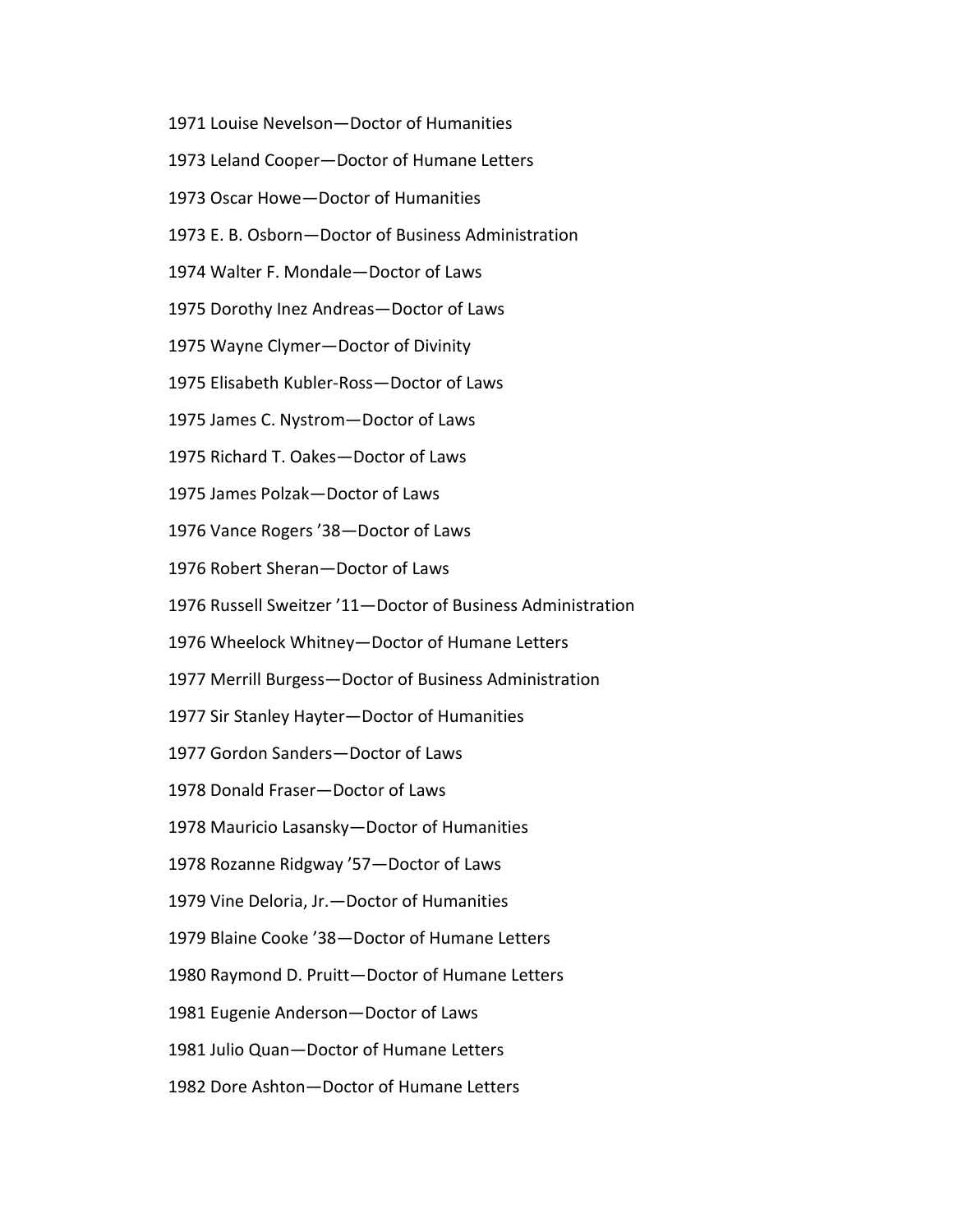1982 Edward J. Devitt—Doctor of Laws 1983 Bryce Low Crawford—Doctor of Science 1983 Norman Christopher Francis—Doctor of Laws 1983 Jehan Sadat—Doctor of Humane Letters 1984 Gordon Hirabayashi—Doctor of Humane Letters 1984 Jane Howard—Doctor of Humane Letters 1985 Emerson Colaw—Doctor of Divinity 1985 George Latimer—Doctor of Laws 1986 Gabriel Ben-Dor '68—Doctor of Laws 1986 William King '34—Doctor of Laws 1986 James C. Otis—Doctor of Laws 1987 Martin Friedman—Doctor of Arts 1987 Mildred Friedman—Doctor of Arts 1987 Frances Moore Lappe—Doctor of Humane Letters 1987 Gordon A. Parks—Doctor of Arts 1988 Shirley Abrahamson—Doctor of Laws 1988 Robert Jepson, Jr.—Doctor of Humanities 1988 Huston Smith—Doctor of Humane Letters 1989 Robert Holt '50—Doctor of Humane Letters 1989 Michael O'Keefe—Doctor of Humane Letters 1990 August Wilson—Doctor of Humane Letters 1991 Marian Wright Edelman—Doctor of Humane Letters 1991 Carl R. N. Malmstrom '36—Doctor of Science 1992 John A. Rollwagen—Doctor of Humane Letters 1992 Julius S. Scott—Doctor of Humane Letters 1992 Rosalie Wahl—Doctor of Humane Letters 1993 Jane E. Brody—Doctor of Humane Letters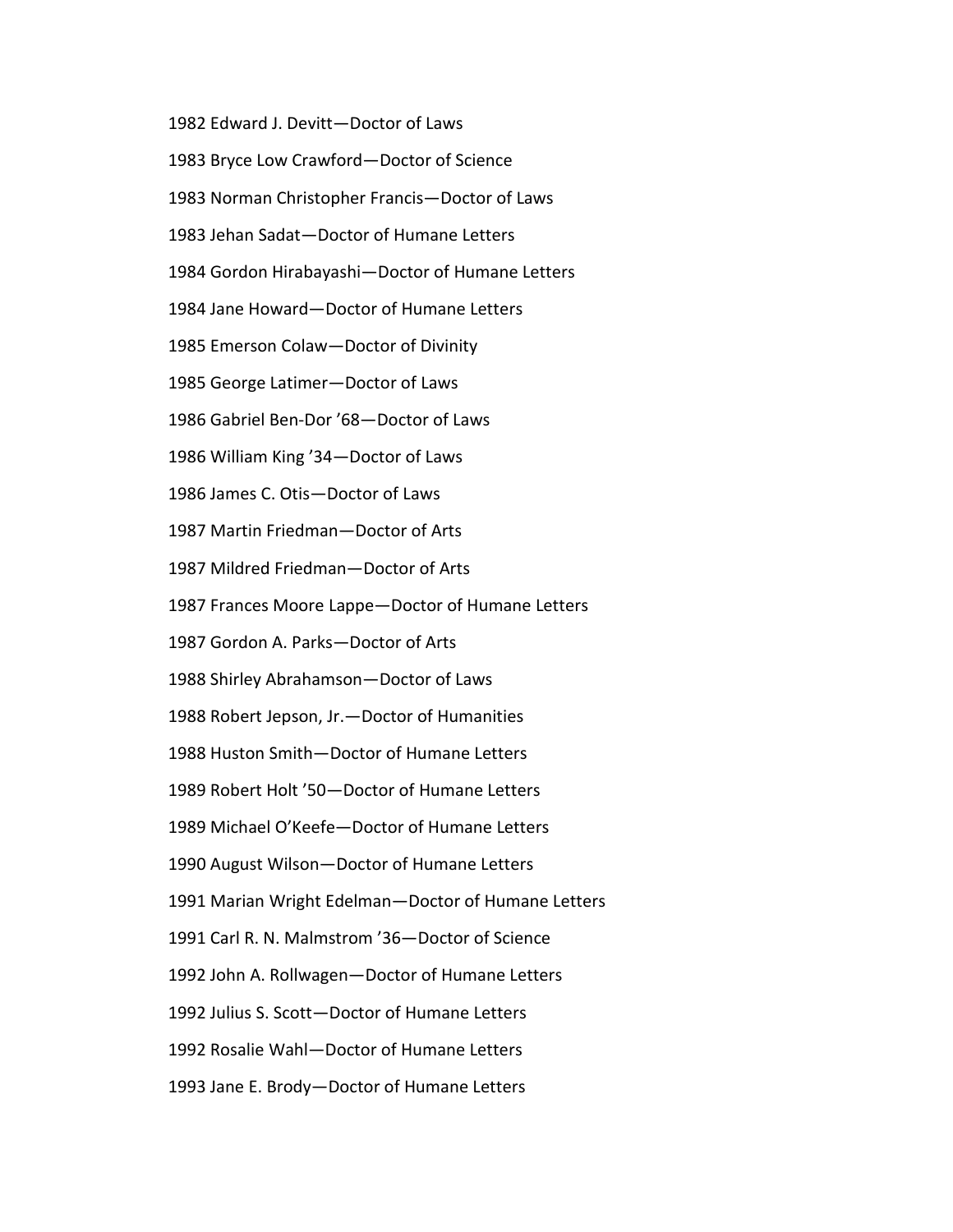1993 John B. Davis, Jr.—Doctor of Moral Philosophy 1993 Richard Engquist '54—Doctor of Humane Letters 1994 Evelyn Fairbanks—Doctor of Humane Letters 1994 William H. Gray III—Doctor of Laws 1995 Louis R. Bellamy—Doctor of Arts 1995 Stanley S. Hubbard—Doctor of Humanities 1995 John E. Simonett—Doctor of Humane Letters 1996 Ernest L. Boyer—Doctor of Moral Philosophy (posthumous) 1996 Alexander MacDonald Keith—Doctor of Humane Letters 1996 Jonathan Kozol—Doctor of Humane Letters 1997 Sister Mary Madonna Ashton—Doctor of Humane Letters 1997 Samuel D. Proctor—Doctor of Divinity 1997 John Frederick Thomas—Doctor of Laws 1998 Marjorie A. Anderson—Doctor of Laws 1998 Abdul Majeed Khan '56—Doctor of Humane Letters 1998 Isabel Wilkerson—Doctor of Humane Letters 1999 Kathleen Anne Blatz—Doctor of Humane Letters 1999 Edward J. Jasaitis—Doctor of Humanities 1999 Thorkell Sigurbjörnsson '59—Doctor of Fine Arts 2000 Dennis W. Archer—Doctor of Laws 2000 Emery A. Johnson '51—Doctor of Humane Letters 2000 Rukudzo Murapa '65—Doctor of Humane Letters 2001 Robert P. Mikulak '64—Doctor of Humane Letters 2002 Kenneth H. Dahlberg—Doctor of Humanities 2002 W. Harry Davis—Doctor of Education 2002 William E. Frenzel—Doctor of Laws 2003 Dwight D. Opperman—Doctor of Laws